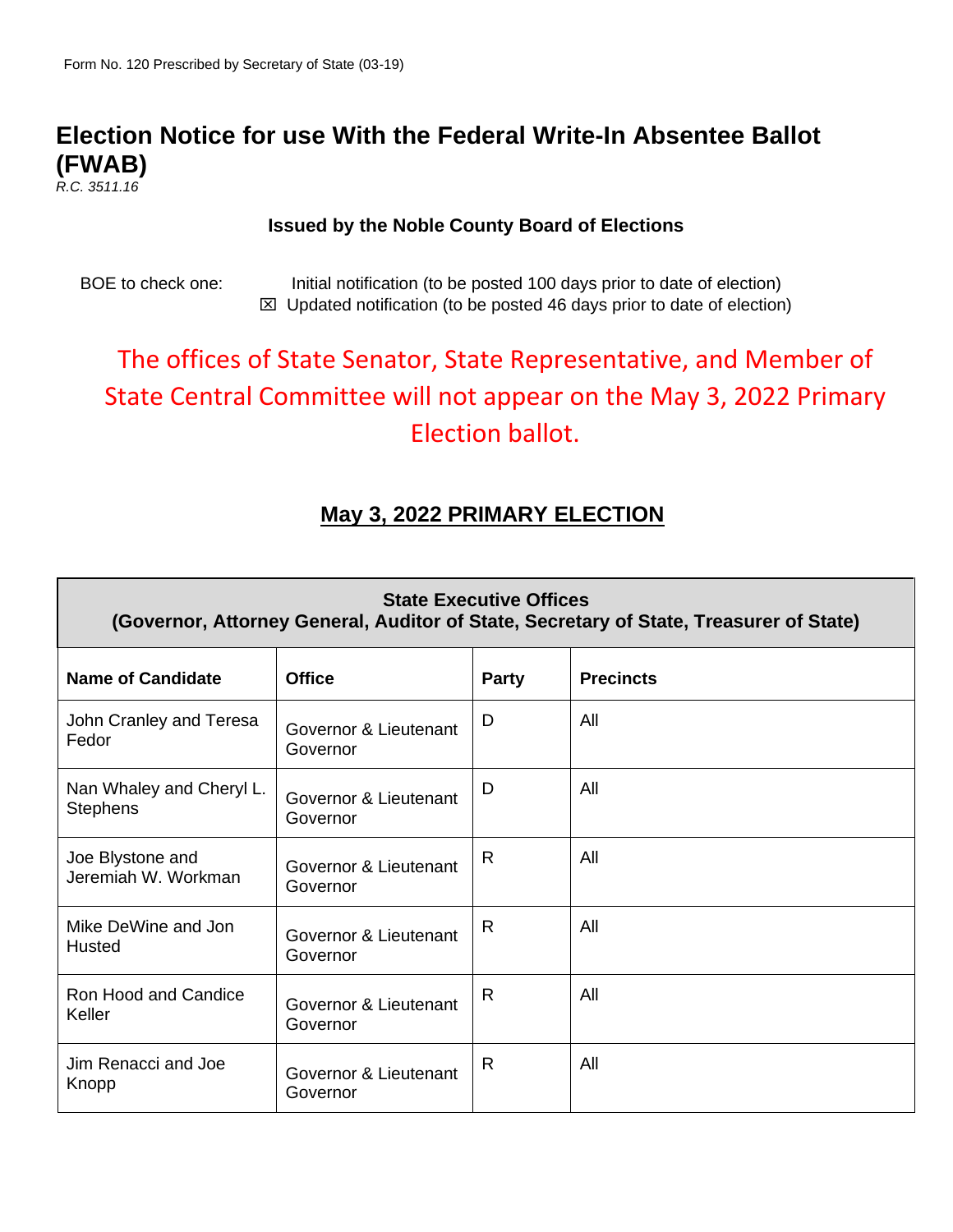| Jeffrey A. Crossman      | <b>Attorney General</b>   | D            | All |
|--------------------------|---------------------------|--------------|-----|
| Dave Yost                | <b>Attorney General</b>   | $\mathsf{R}$ | All |
| <b>Taylor Sappington</b> | <b>Auditor of State</b>   | D            | All |
| Keith Faber              | <b>Auditor of State</b>   | $\mathsf{R}$ | All |
| <b>Chelsea Clark</b>     | Secretary of State        | D            | All |
| John Adams               | Secretary of State        | $\mathsf{R}$ | All |
| <b>Frank LaRose</b>      | Secretary of State        | $\mathsf{R}$ | All |
| <b>Scott Schertzer</b>   | <b>Treasurer of State</b> | D            | All |
| <b>Robert Sprague</b>    | <b>Treasurer of State</b> | $\mathsf{R}$ | All |

| <b>U.S. Senate and U.S. Congress</b> |                              |              |                  |
|--------------------------------------|------------------------------|--------------|------------------|
| <b>Name of Candidate</b>             | <b>Office /District/Term</b> | <b>Party</b> | <b>Precincts</b> |
| Morgan Harper                        | <b>U.S Senator</b>           | D            | All              |
| Traci TJ Johnson                     | <b>U.S Senator</b>           | D            | All              |
| Tim Ryan                             | <b>U.S Senator</b>           | D            | All              |
| Matt Dolan                           | <b>U.S Senator</b>           | $\mathsf{R}$ | All              |
| Mike Gibbons                         | <b>U.S Senator</b>           | R            | All              |
| Josh Mandel                          | <b>U.S Senator</b>           | $\mathsf{R}$ | All              |
| <b>Neil Patel</b>                    | <b>U.S Senator</b>           | $\mathsf{R}$ | All              |
| <b>Mark Pukita</b>                   | <b>U.S Senator</b>           | $\mathsf{R}$ | All              |
| Jane Timken                          | <b>U.S Senator</b>           | $\mathsf{R}$ | All              |
| <b>JD Vance</b>                      | <b>U.S Senator</b>           | $\mathsf{R}$ | All              |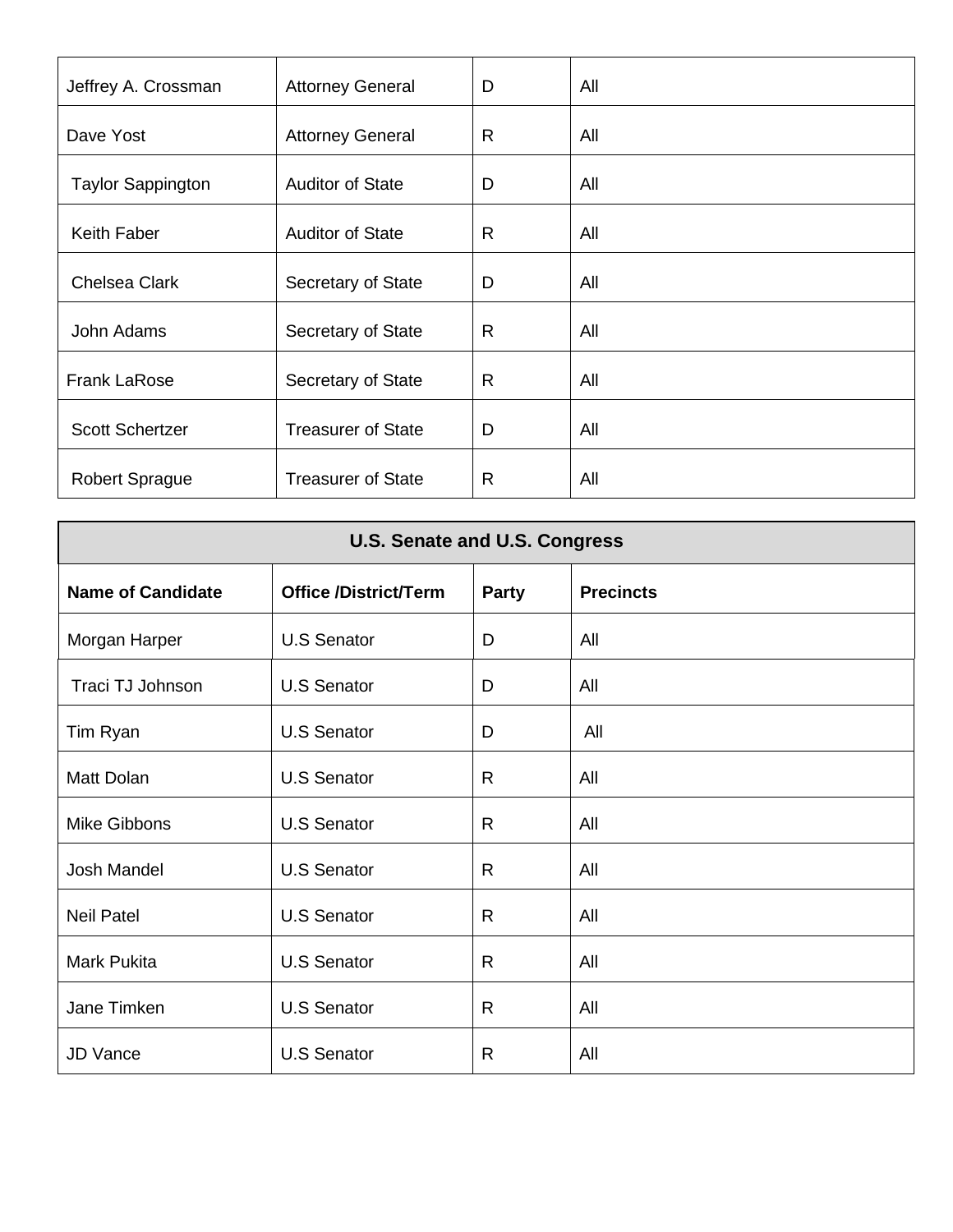| <b>Martin Alexander</b> | Representative to<br>Congress | D            | All |
|-------------------------|-------------------------------|--------------|-----|
| Eric S. Jones           | Representative to<br>Congress | D            | All |
| Louis G. Lyras          | Representative to<br>Congress | D            | All |
| <b>Shawna Roberts</b>   | Representative to<br>Congress | D            | All |
| John Anderson           | Representative to<br>Congress | $\mathsf{R}$ | All |
| <b>Bill Johnson</b>     | Representative to<br>Congress | $\mathsf{R}$ | All |
| Michael S. Morgenstern  | Representative to<br>Congress | $\mathsf{R}$ | All |
| Gregory M. Zelenitz     | Representative to<br>Congress | $\mathsf{R}$ | All |

| <b>Ohio General Assembly (Ohio Senate and Ohio House of Representatives)</b>          |                                                 |   |     |  |  |
|---------------------------------------------------------------------------------------|-------------------------------------------------|---|-----|--|--|
| <b>Name of Candidate</b><br><b>Office /District/Term</b><br><b>Precincts</b><br>Party |                                                 |   |     |  |  |
| William D. Ryan                                                                       | State Representative/<br>95 <sup>th</sup> House | D | All |  |  |
| Don Jones                                                                             | <b>State Representative</b>                     | R | All |  |  |

| County Administrative Offices (County Commissioner or County Council, Prosecuting<br>Attorney, Clerk of the Court of Common Pleas, Sheriff, County Recorder, County Treasurer,<br><b>County Engineer, Coroner, County Auditor, and Municipal Court Clerk)</b> |  |  |  |  |
|---------------------------------------------------------------------------------------------------------------------------------------------------------------------------------------------------------------------------------------------------------------|--|--|--|--|
| <b>Office /District/Term</b><br><b>Name of Candidate</b><br>Party<br><b>Precincts</b>                                                                                                                                                                         |  |  |  |  |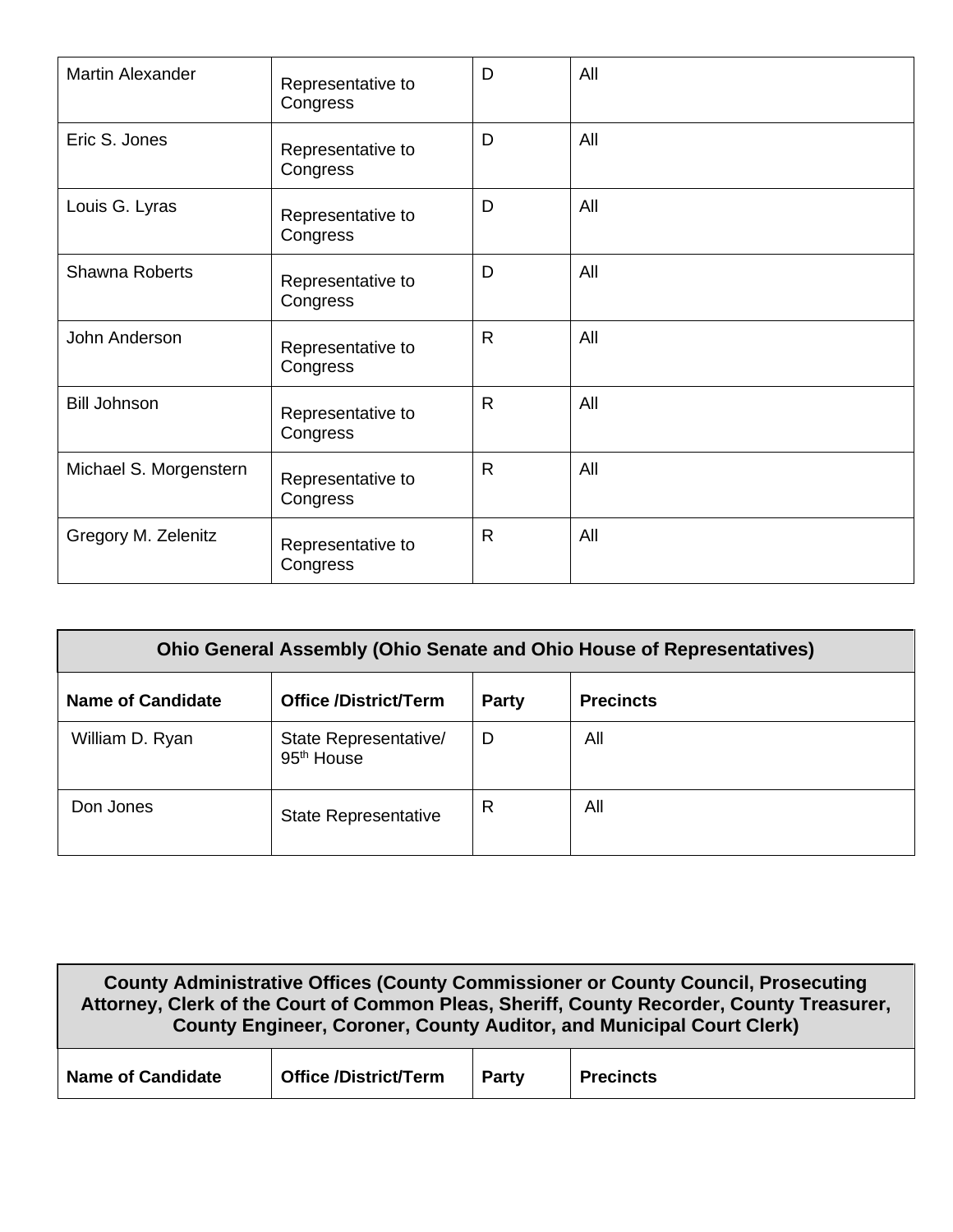| No Valid Petition Filed | <b>County Commissioner</b><br>FTC 1-1-2023 | D | All |
|-------------------------|--------------------------------------------|---|-----|
| Floyd Allen Fraley      | <b>County Commissioner</b><br>FTC 1-1-2023 | R | All |
| No Valid Petition Filed | <b>County Auditor FTC</b><br>03-13-2023    | D | All |
| Peggy Davis             | <b>County Auditor FTC</b><br>03-13-2023    | R | All |

| <b>Ohio Supreme Court</b> |                                                        |              |                  |
|---------------------------|--------------------------------------------------------|--------------|------------------|
| <b>Name of Candidate</b>  | Office /Term                                           | Party        | <b>Precincts</b> |
| Jennifer Brunner          | Chief Justice of the<br>Supreme Court FTC 1-<br>1-2023 | D            | All              |
| Sharon L. Kennedy         | Chief Justice of the<br>Supreme Court FTC 1-<br>1-2023 | $\mathsf{R}$ | All              |
| Terri Jamison             | Justice of the Supreme<br><b>Court FTC 1-1-2023</b>    | D            | All              |
| Pat Fischer               | Justice of the Supreme<br><b>Court FTC 1-1-2023</b>    | $\mathsf{R}$ | All              |
| Marilyn Zayas             | Justice of the Supreme<br><b>Court FTC 1-2-2023</b>    | D            | All              |
| Pat DeWine                | Justice of the Supreme<br><b>Court FTC 1-2-2023</b>    | $\mathsf{R}$ | All              |

| <b>Ohio Court of Appeals (7th District)</b>                           |  |  |  |  |
|-----------------------------------------------------------------------|--|--|--|--|
| <b>Name of Candidate</b><br>Office /Term<br><b>Precincts</b><br>Party |  |  |  |  |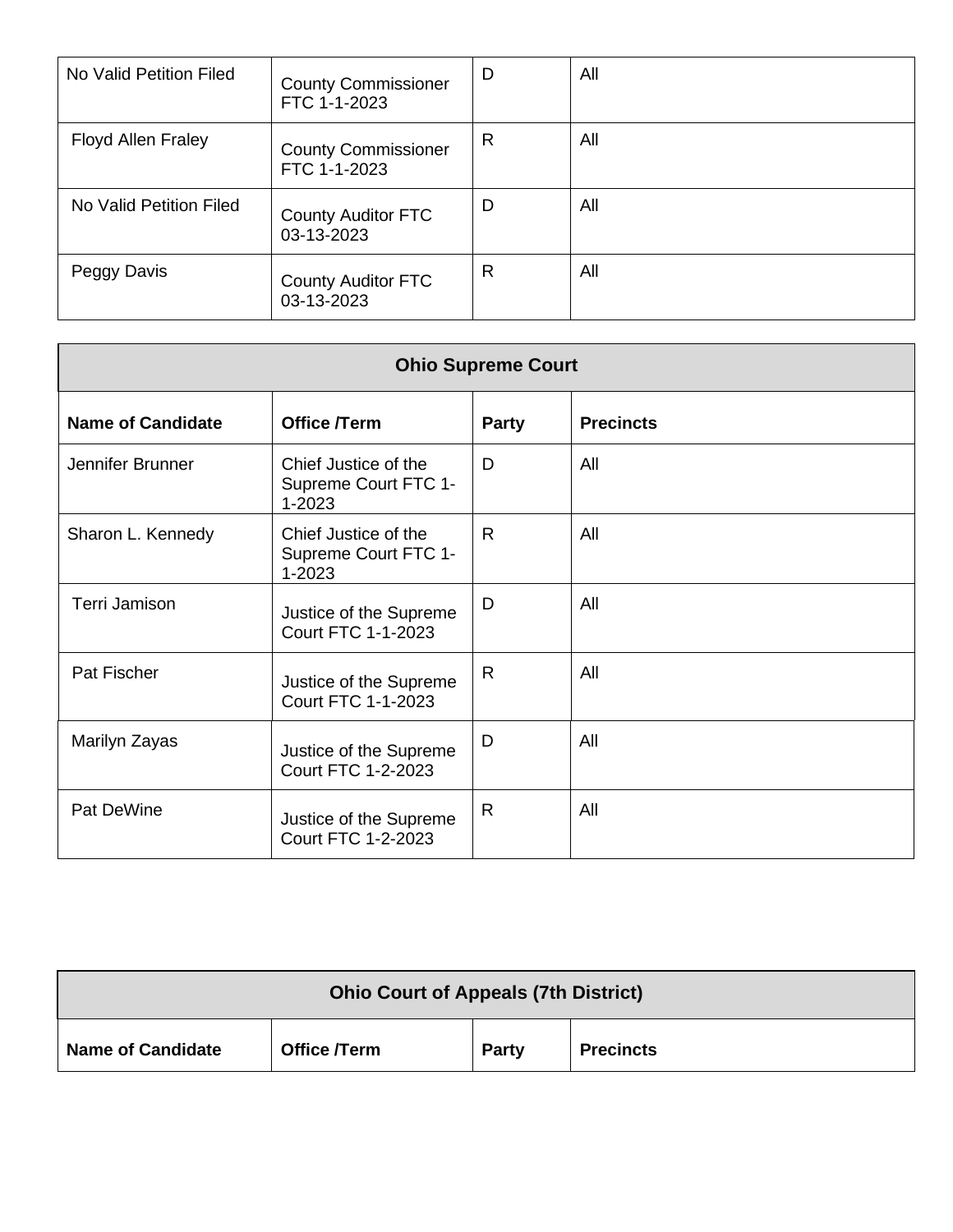| Gene Donofrio | Judge of the Court of<br>Appeals<br>FTC-2-9-2023 | D        | All |
|---------------|--------------------------------------------------|----------|-----|
| Mark A. Hanni | Judge of the Court of<br>Appeals<br>FTC-2-9-2023 | Write-in | All |

| Party Offices (State and County Central Committee) (Primary Elections Only) |                                                                          |              |                  |
|-----------------------------------------------------------------------------|--------------------------------------------------------------------------|--------------|------------------|
| <b>Name of Candidate</b>                                                    | <b>Office /District</b>                                                  | <b>Party</b> | <b>Precincts</b> |
| John Haseley                                                                | Member of State<br>Central Committee,<br>Man 30 <sup>th</sup> District   | D            | All              |
| <b>Jim Carnes</b>                                                           | Member of State<br>Central Committee,<br>Man 30 <sup>th</sup> District   | R            | All              |
| Shannon L. Walker                                                           | Member of State<br>Central Committee,<br>Man 30 <sup>th</sup> District   | R            | All              |
| Karla D. Gregory-Martin                                                     | Member of State<br>Central Committee,<br>Woman 30 <sup>th</sup> District | D            | All              |
| Nichole Hunter                                                              | Member of State<br>Central Committee,<br>Woman 30 <sup>th</sup> District | R            | All              |
| LeeAnn Johnson                                                              | Member of State<br>Central Committee,<br>Woman 30 <sup>th</sup> District | R            | All              |

## **INSTRUCTIONS TO VOTER FOR INDICATING YOUR CHOICES ON A FEDERAL WRITE-IN ABSENTEE BALLOT (FWAB):**